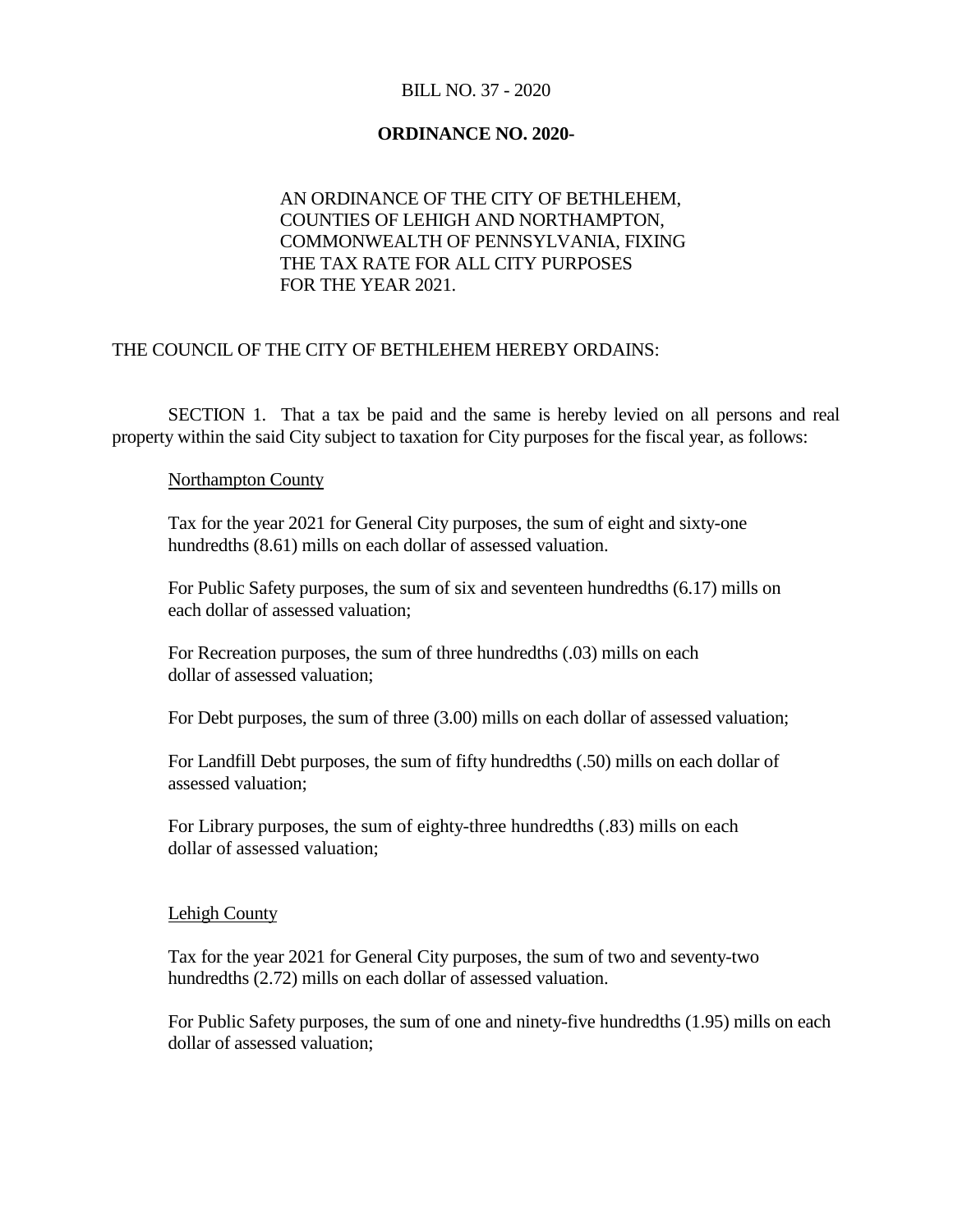For Recreation purposes, the sum of one hundredths (.01) mills on each dollar of assessed valuation;

For Debt purposes, the sum of ninety-five hundredths (.95) mills on each dollar of assessed valuation;

For Landfill Debt purposes, the sum of sixteen hundredths (.16) mills on each dollar of assessed valuation;

For Library purposes, the sum of twenty-six hundredths (.26) mills on each dollar of assessed valuation;

|                        | Northampton County<br>Mills on Each    | Lehigh County<br>Mills on Each         |
|------------------------|----------------------------------------|----------------------------------------|
| Purpose                | Dollar of<br><b>Assessed Valuation</b> | Dollar of<br><b>Assessed Valuation</b> |
| General                | 8.61                                   | 2.72                                   |
| <b>Public Safety</b>   | 6.17                                   | 1.95                                   |
| <b>Recreation Levy</b> | .03                                    | .01                                    |
| Debt                   | 3.00                                   | .95                                    |
| Landfill Debt          | .50                                    | .16                                    |
| Library                | .83                                    | .26                                    |
| Total - All Purposes   | 19.14                                  | 6.05                                   |

SECTION 2. All ordinances and parts of ordinances inconsistent herewith be, and the same are hereby repealed.

SECTION 3. This Ordinance will take effect January 1, 2021.

Sponsored by:  $\frac{|s|}{\sqrt{1 - \frac{1}{s}} \cdot \frac{|s|}{\sqrt{1 - \frac{1}{s}}}}$ 

 $\sqrt{s}$ /